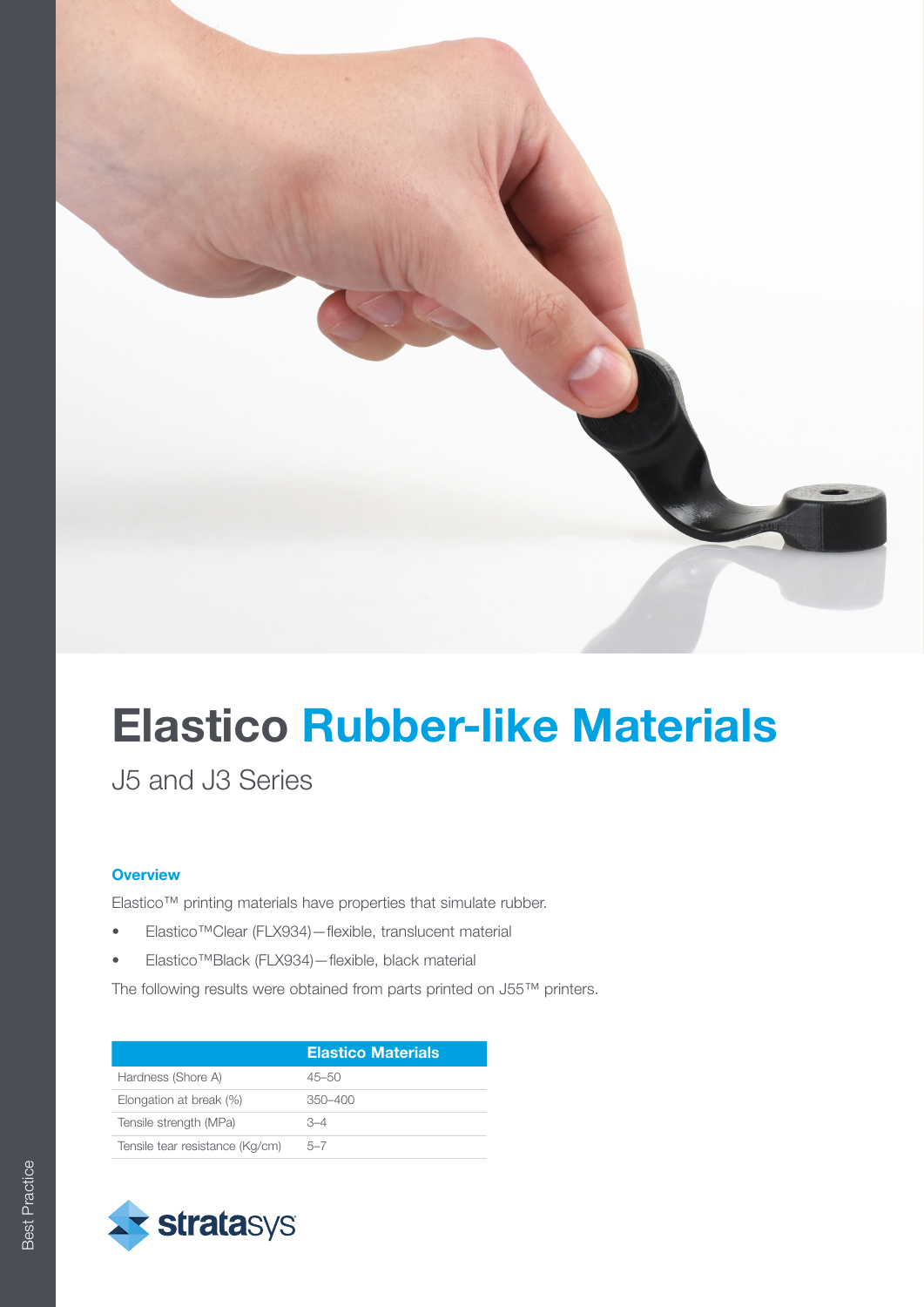

Figure 1: Superior Elongation with Elastico parts

## Elastico Rubber-like Materials

Rubber-like digital materials with varying shore values and colors are fabricated by combining Elastico with rigid materials.

For more information, see specification sheets for Elastico on stratasys.com.

Practical applications for Elastico materials include:

- realistic simulation of rubber parts—knobs, grips, seals, gaskets, hoses, footwear, handles, etc.
- soft-touch parts and non-slip surfaces
- rubber-like surrounds and overmolding

The following section describes recommendations and tips for achieving optimum quality and mechanical properties with Elastico materials.

- Removing Support Materials
- Post Processing
- The Effect of Temperature on Elasticity
- The Effect of Humidity on Elasticity
- Painting Parts